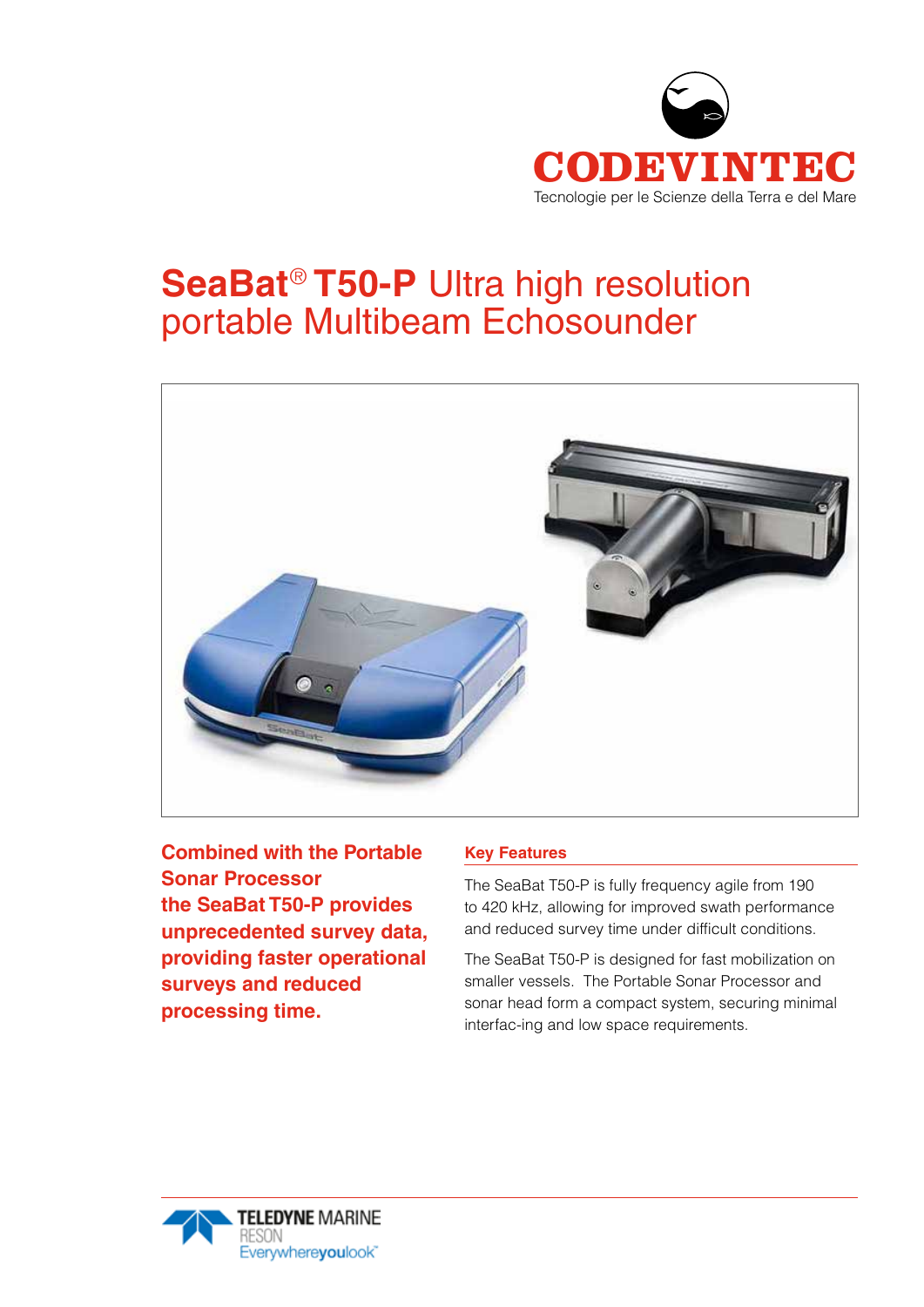

## **SeaBat**® **T50-P** Ultra high resolution portable Multibeam Echosounder

#### **Unprecedented clean and ultra high data quality for faster operational surveys and reduced processing time**

The SeaBat T50-P is the new addition to the leading Sea-Bat T-series product range, engineered from the ground up to evolve with your business. Combined with the Por-table Sonar Processor, the SeaBat T50-P provides unprec-edented survey data, providing faster operational surveys and reduced processing time.

#### **SeaBat T50-P standard configuration Portable Sonar Processor**

- <sup>&</sup>gt; Reduced cable connections fast mobilization
- <sup>&</sup>gt; Single-point, accurate, sensor time-tagging
- <sup>&</sup>gt; Water-resistant IP54 rated
- <sup>&</sup>gt; 24VDC and 100-230VAC for maximum flexibility
- <sup>&</sup>gt; 25m cable to wet-end components

#### **T50 sonar head assembly**

- $> 190 420$ kHz wide-band
- <sup>&</sup>gt; Robust titanium housing
- <sup>&</sup>gt; Less than 8kg in water

#### **Product Features**

- <sup>&</sup>gt; Unprecedented clean and ultra high data quality for faster operational surveys and reduced processing time
- <sup>&</sup>gt; Fully frequency agile from 190 to 420 kHz, allowing for improved swath performance and reduced survey time under difficult conditions
- <sup>&</sup>gt; Designed for smaller vessel portable use. The compact system allows for fast mobilization, mininal interfacing and low space requirements
- <sup>&</sup>gt; Significantly reduced amount of data collected with the intelligent data reduction algorithms in the compressed water column feature





The SeaBat T50-P, Shallow Survey Conference 2015, Plymouth, UK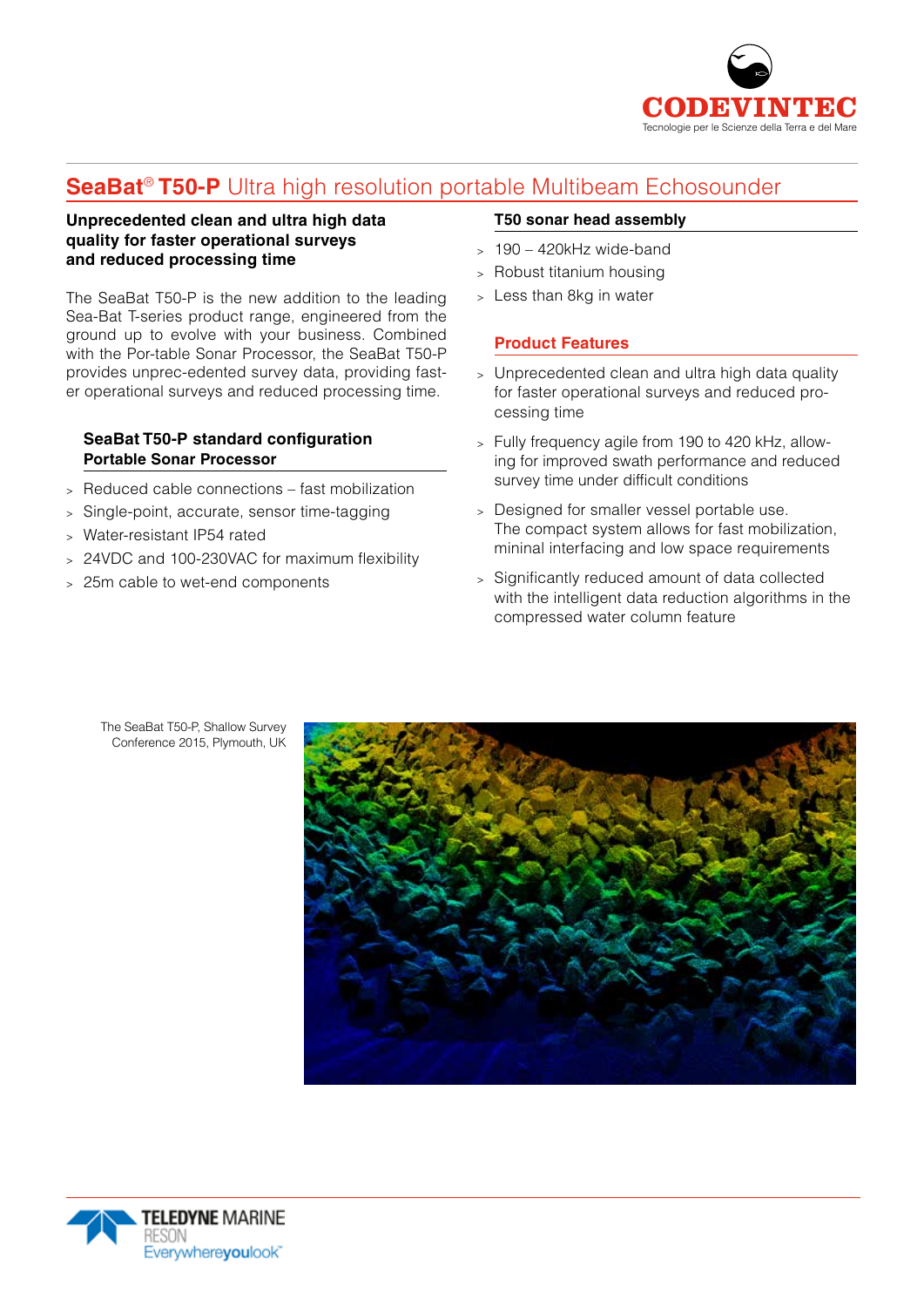

### **Seabat T50-P System Specifications**

| Input voltage                                      | 24VDC or 100-230VAC 50/60Hz                                                                                                                       |       |       |                         |     |             |
|----------------------------------------------------|---------------------------------------------------------------------------------------------------------------------------------------------------|-------|-------|-------------------------|-----|-------------|
| Power (typical / max)                              | 150W / 300W                                                                                                                                       |       |       |                         |     |             |
| Ingress protection                                 | Water resistant (IP54)                                                                                                                            |       |       |                         |     |             |
| <b>Transducer cable</b><br>length                  | 25m (standard) Optional: 10m, 50m or 100m                                                                                                         |       |       |                         |     |             |
| <b>Temperature</b><br>(operational / storage)      | Portable Sonar Processor: -5°C to +45°C / -30°C to +70°C<br>Sonar wet-end: -2 $\degree$ C to +36 $\degree$ C / -30 $\degree$ C to +70 $\degree$ C |       |       |                         |     |             |
|                                                    |                                                                                                                                                   |       |       |                         |     | height [mm] |
|                                                    | T50 Rx (EM7218)                                                                                                                                   | 102.0 | 460.0 | 90.7                    | 8.2 | 3.9         |
| T50 Tx (TC2181)                                    | 86.6                                                                                                                                              | 93.1  | 280   | 5.4                     | 3.4 |             |
| <b>Portable Sonar</b>                              | 131                                                                                                                                               | 424   | 379   | 14                      | N/A |             |
| <b>T50 Acoustic</b><br>performance                 | 400kHz (max. frequency)                                                                                                                           |       |       | 200kHz (min. frequency) |     |             |
| <b>Across-track receiver</b><br>width <sup>1</sup> | $0.5^\circ$                                                                                                                                       |       |       | $1^{\circ}$             |     |             |
| Along-track beam<br>width <sup>1</sup>             | $1^{\circ}$                                                                                                                                       |       |       | $2^{\circ}$             |     |             |
| <b>Number of beams</b>                             | Min 10, Max 1024                                                                                                                                  |       |       |                         |     |             |
| Swath coverage (up to)                             | 150° Equi Distant, 165° Equi Angle                                                                                                                |       |       |                         |     |             |
| Typical Depth (CW <sup>2</sup> )                   | 0.5-200 meters                                                                                                                                    |       |       | 0.5-400 meters          |     |             |
| Max Depth (CW <sup>3</sup> )                       | 250 meters                                                                                                                                        |       |       | 475 meters              |     |             |
| Typical Depth (FM <sup>2</sup> )                   | 0.5-225 meters                                                                                                                                    |       |       | 0.5-550 meters          |     |             |
| Max Depth (FM <sup>3</sup> )                       | 300 meters                                                                                                                                        |       |       | 575 meters              |     |             |
| Ping rate<br>(range dependent)                     | Up to 50 pings/s                                                                                                                                  |       |       |                         |     |             |
| Sample rate                                        | 34 kHz or 66 kHz                                                                                                                                  |       |       |                         |     |             |
| Pulse length (CW)                                  | $15 - 300 \mu s$                                                                                                                                  |       |       |                         |     |             |
| Pulse length (FM)                                  | $300\mu s - 10ms$                                                                                                                                 |       |       |                         |     |             |
| Depth resolution                                   | 6 millimeters                                                                                                                                     |       |       |                         |     |             |
| Depth rating<br>(sonar head)                       | 50 meters                                                                                                                                         |       |       |                         |     |             |

For relevant tolerances for dimensions above and detailed outlined drawings see Product Description

<sup>1</sup> Nominal values

<sup>2</sup> This is a depth range within which the system is normally operated, from the minimum depth to a depth value corresponding to the max. swath -50%.

<sup>3</sup> This is the single value corresponding to the depth at which the swath is reduced to 10% of its max. value. For actual swath performance refer to Product Description.

<sup>4</sup> An extinction coverage of +/-20° is observed at about 530 meter water.